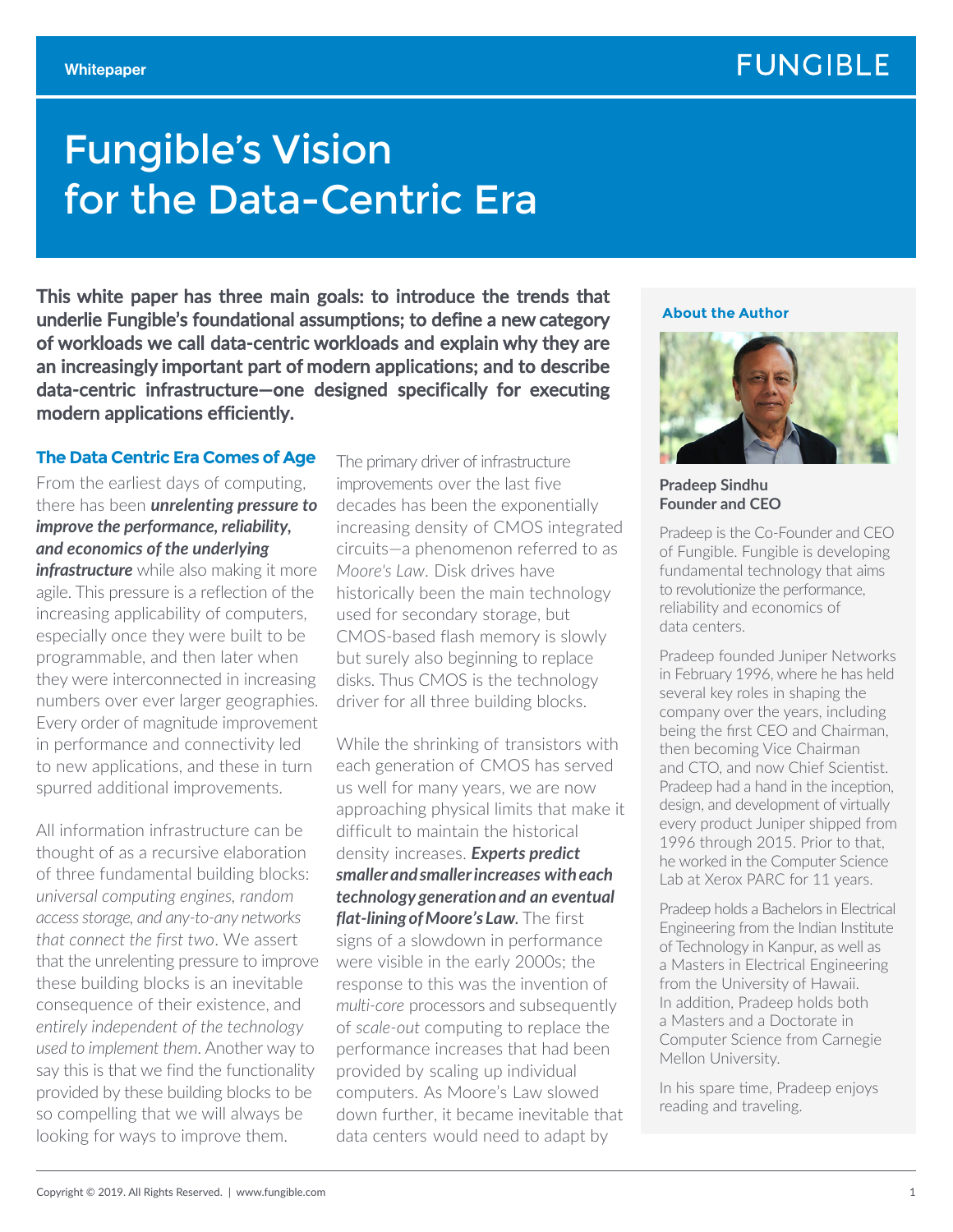building silicon specialized for particular types of workload. Thus the *scale-out of homogeneous computers built using general purpose microprocessors gave way to scale-out of heterogeneous programmable and fixedfunction compute elements*.



Only structures with the strongest foundations stand the test of time...

A key aspect of scale-out infrastructure was the *coinvention of a microservices based application* 

*architecture*. Here each application is broken up into a set of services that are written, maintained, and operated independently of other services. Each application uses a subset of the services provided by a data center, with different applications using different subsets. Additionally, each service is implemented by a set of identical servers in such a way that the number of servers may be scaled up or down as performance needs dictate. An important consequence of a microservices architecture is a *dramatic increase in network bandwidth between servers in a given data center*.

### **Workloads Become Increasingly Data-Centric**

The last decade and a half has seen an explosion in the amount of data being collected. This began with the realization that running relatively simple algorithms on complete data sets gave significantly better insights than running sophisticated algorithms on a subset of data—a phenomenon now known as "big data". Subsequently, the availability of large data sets combined with advances in machine learning created the need for gathering even more data to feed the learning algorithms. This virtuous cycle is what created the data explosion so clearly visible today. The main consequence of this explosion is the *need to store, retrieve, move, and process very large data sets, which must necessarily be spread across large numbers of machines*. Most useful computations on such data sets involve moving data over the network interconnecting the servers. An important consequence of this is that the *ratio of IO to arithmetic is substantially higher* than in earlier "compute-centric" models where *arithmetic dominated IO*.

These trends indicate a clear transition from a computecentric world to a data-centric one. In this new datacentric era, *moving data and performing lightweight computations on it is at least as important as doing traditional arithmetic and logic operations*.

We can now provide a precise definition for a *datacentric workload* by identifying four characteristics, all of which must be present for the workload to qualify as data-centric:

- 1. All work arrives at a server in the form of *packets* on a packet-switched interface such as Ethernet or PCIe. Given the fundamental nature of statistical multiplexing gains provided by packet switching, this characteristic is likely present in most if not all workloads.
- 2. The packets on a given interface typically belong to a large number of *flows*, with packets from different flows being interleaved arbitrarily in time. Thus *multiplexing* amongst flows at the granularity of packets is a central feature of data-centric workloads.
- 3. The computation performed by data-centric workloads is *stateful* in the sense that processing a given packet requires reading and writing state belonging to the packet's flow. Additionally, this state may be large enough that it must be kept in external memory.
- 4. Finally, the *IO to arithmetic ratio* is medium to high. Here, IO refers to any activity that requires traversing the pins of silicon chips executing the workload. Specifically, references to external memory are counted as "IO" for this purpose.

Given the prevalence of scale-out infrastructure imposed by Moore's Law limitations, the pervasive use of a microservices application architecture, and the desire to process large data sets, we assert that *data-centric workloadsare likely to become an increasingly important component of the overall workload in data centers at all scales*.

So, how do today's data centers cope with data-centric workloads? The answer is not very well! There are two fundamental problems that confront existing data centers.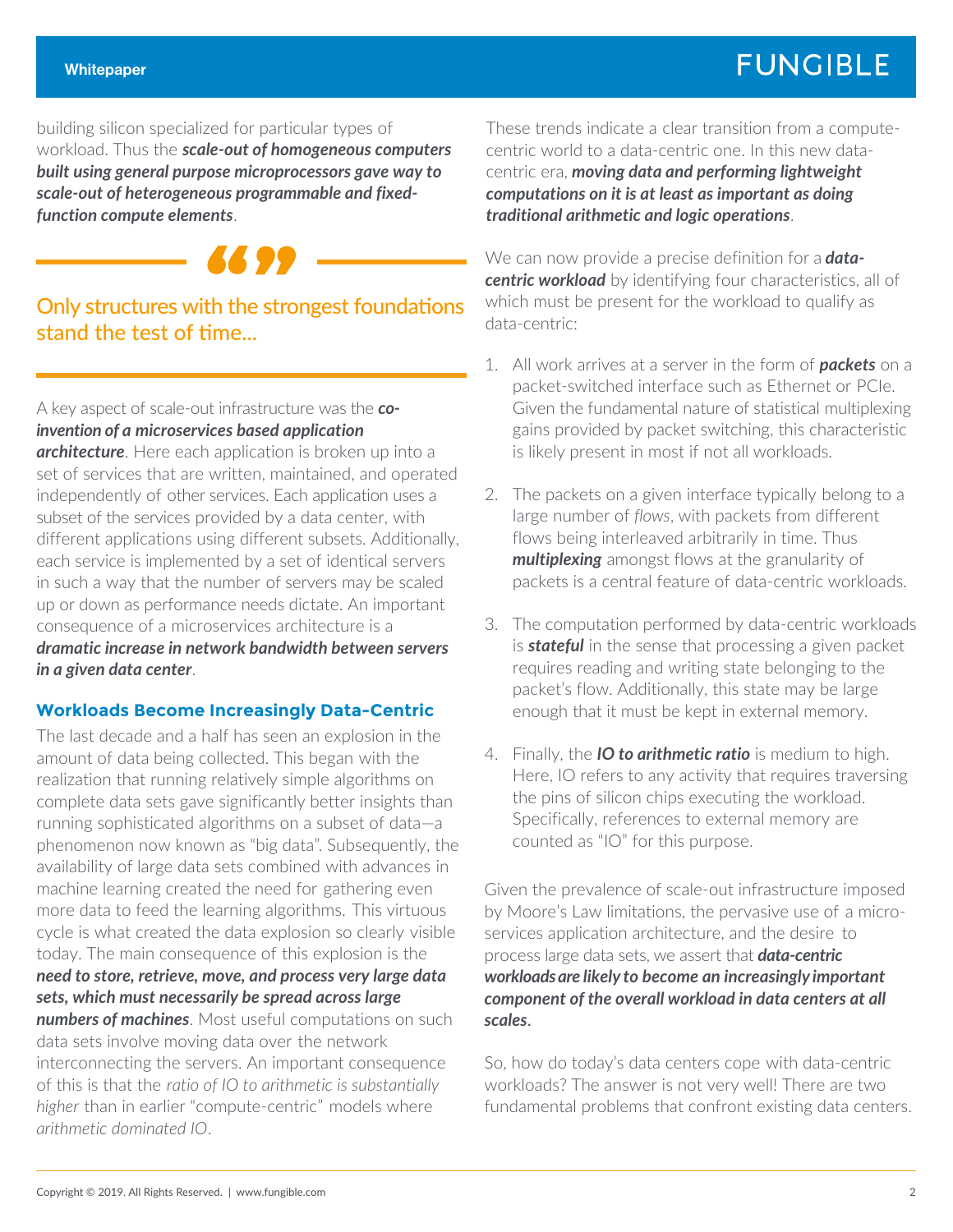First, data-centric workloads are executed either by general-purpose CPUs or by appliances<sup>1</sup> such as load balancers and firewalls. Unfortunately, *the architecture of general-purpose CPUs is fundamentally at odds with the characteristics of data-centric workloads*. The reason for this is that a CPU designer's main imperative is to maximize the instructions per second delivered by each core for a general workload; this is done by operating at as high a clock rate as is permissible by power constraints and by maximizing the instructions per clock (IPC) for each core. Achieving a high IPC though is *fundamentally at odds* with operating efficiently on a fine-grain multiplexed workload. The techniques used to achieve high IPC caching of code and data, deep pipelines, register renaming, and branch prediction, to name just a few—are all detrimental to frequent context switching. What is worse is that general-purpose CPUs cannot execute computecentric workloads efficiently in the presence of datacentric workloads either. This is because the multiplexing caused by a data-centric workload destroys the performance of compute-centric workloads. This interference effect is maximum if a given core is being used to run both types of workloads, but it is also present when the workloads are run on separate cores because cores still share the memory system.

The second problem confronting existing data centers is that modern workloads place extreme pressure on the packet-switched network interconnecting servers in a building. The pressure to increase performance and simultaneously decrease cost and power per bit forces network elements to be as simple as possible. In particular, *network elements cannot afford to do stateful computations at the speeds they are required to operate*. They can either operate at speed with a small amount of state or operate slowly with the amount of state required by aggregation, but not both! The particular stateful computation that is critical to all workloads is some form of session termination, which not only provides end-toend reliability, flow-control, and security but also permits the network to be utilized efficiently. TCP, RDMA, and RPC are examples of protocols that require such termination. Today there is no efficient and scalable way to do this.

#### **Introducing the Data Processing Unit (DPU)**

We believe that a data-centric world demands data-centric infrastructure. Executing data-centric workloads on infrastructure designed for an older compute-centric world results in economic inefficiency, unreliability, and insecurity —the exact opposite of the demands users are making on computational infrastructure! Data center operators have to resort to frequent, careful optimizations to achieve reasonable levels of performance. These optimizations are frequently fragile in the face of small changes and often become a source of security problems.

Our view is that data-centric infrastructure requires a new kind of microprocessor called the *Data Processing Unit*, or DPU, that Fungible has invented. Unlike the CPU which is designed to provide high IPC for general-purpose applications, or the GPU which is designed to perform floating-point vector operations, the DPU focuses exclusively on executing data-centric workloads efficiently.

In particular, the DPU is designed from the outset to do two things well, *and to do them in a programmable way*:

- 1. *The DPU performs data-centric computations close to an order of magnitude more efficiently than general-purpose CPUs*. It does this by using three independent techniques: creating an architecture specialized for handling heavily multiplexed workloads efficiently; designing specialized accelerators for the most frequently executed operations; and by providing an efficient model for handling flows of data while performing lightweight computations on them. The DPU provides standard IP over Ethernet (IPoE) interfaces on the network side and standard PCIe interfaces on the local bus side to connect compute or storage elements. It is easy to see that the DPU is therefore *complementary to existing building blocks*, not competitive.
- 2. *The DPU serves as the end-point of stateful network connections at large scale*. In doing so, it converts a standard IPoE network into a fabric that provides full any-to-any cross-section bandwidth, fine-grain end-to-end flow control, end-to-end error control, end-to-end security, low latency, as well as tight control over tail-latency. Most importantly, these properties can be provided across a single flat

<sup>1</sup> These appliances are typically built using general-purpose CPUs enhanced with accelerators.